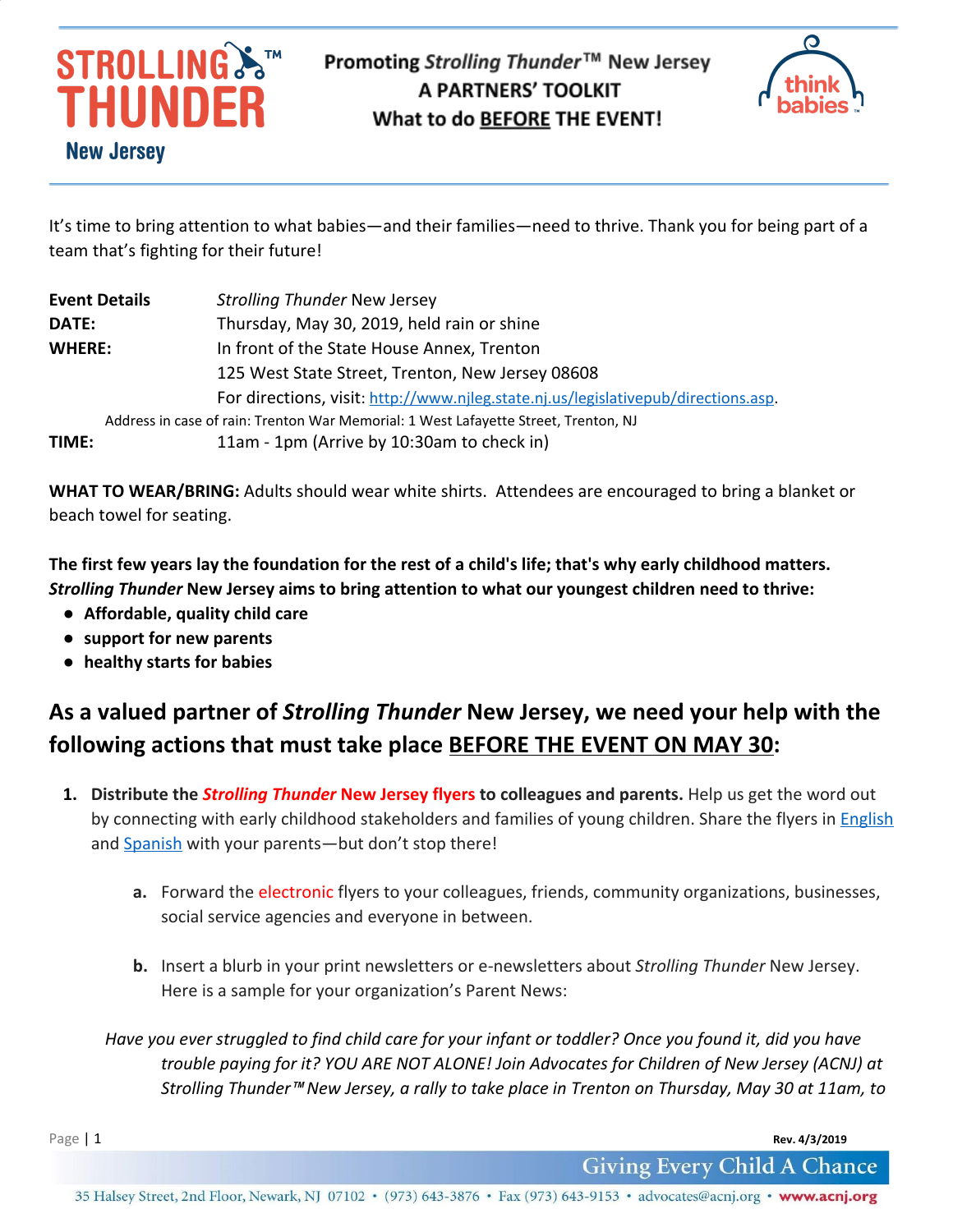



*tell Governor Murphy and our legislators that we need them to do more for our children right from the start. The first 150 families who completely pre-register will receive a \$50 gift card IF they bring a child under the age of 3.\* Snacks, beverages and boxed lunches will be provided. To register and learn more, visit* [The Future Begins With Babies](https://acnj.org/issues/early-learning/birth-to-three/get-involved/) *\*One gift card per family.*

**2. Help organize families to attend the rally.** Transportation to Trenton may be difficult for some families traveling with babies. If enough of your families WITH BABIES UNDER THE AGE OF 3 are interested in participating in the rally, ACNJ will pay for the costs of chartering a bus for transportation. Our guide **[Reserving a Bus for Strolling Thunder NJ](https://acnj.org/downloads/2019_strolling_thunder_chartering_bus.pdf)** provides resources and the steps to take in order to receive approval and reimbursement from ACNJ. For more information, call 973.643.3876, or email Patricia Canning at [pcanning@acnj.org](mailto:pcanning@acnj.org).

Download guide for reserving a bus: [Instructions for chartering a bus for Strolling Thunder NJ](https://acnj.org/downloads/2019_strolling_thunder_chartering_bus.pdf) Download reimbursement form: [Instructions and form for travel expenses reimbursement](https://acnj.org/downloads/2019_strolling_thundertravelexpenseform.pdf)

- **3. Make sure interested families are registered.** You have the relationships with families and they may need your help registration. Registering is easy; you can use our google form to register all of your interested families at the same time. [Link to Group Sign Up](https://acnj.org/issues/early-learning/birth-to-three/strolling-thunder-nj-2019-sign-up/) Share the [Family Toolkit](https://acnj.org/downloads/2019_strolling_thunder_family_toolkit.pdf) with them to ensure they are prepared for the event.
- **4. Make sure you are registered!** ACNJ wants to have an accurate count of the number of people participating and we need everyone—partners, staff and adults with or without children—to register. Please visit [The Future Begins With Babies - Sign up](https://acnj.org/issues/early-learning/birth-to-three/strolling-thunder-nj-2019-sign-up/) to register.
- **5. Have fun preparing for the event!** Host a poster-making party and encourage attendees to craft their own masterpieces. This is their chance to tell state leaders what families need in order for babies to thrive. Need help figuring out what to write? How about:
	- **● Child care is everyone's business!**
	- **● There are no do-overs in childhood!**
	- **● It's time to think babies!**

But remember, PLEASE, no sticks or poles on these signs—they will not be allowed!

**6. Be part of the** *Strolling Thunder* **New Jersey Social Media Team!** You and the families you recruit have the chance to not only be advocates in person - everyone can also make their voices heard through social

Page | 2 **Rev. 4/3/2019**

**Giving Every Child A Chance** 

35 Halsey Street, 2nd Floor, Newark, NJ 07102 • (973) 643-3876 • Fax (973) 643-9153 • advocates@acnj.org • www.acnj.org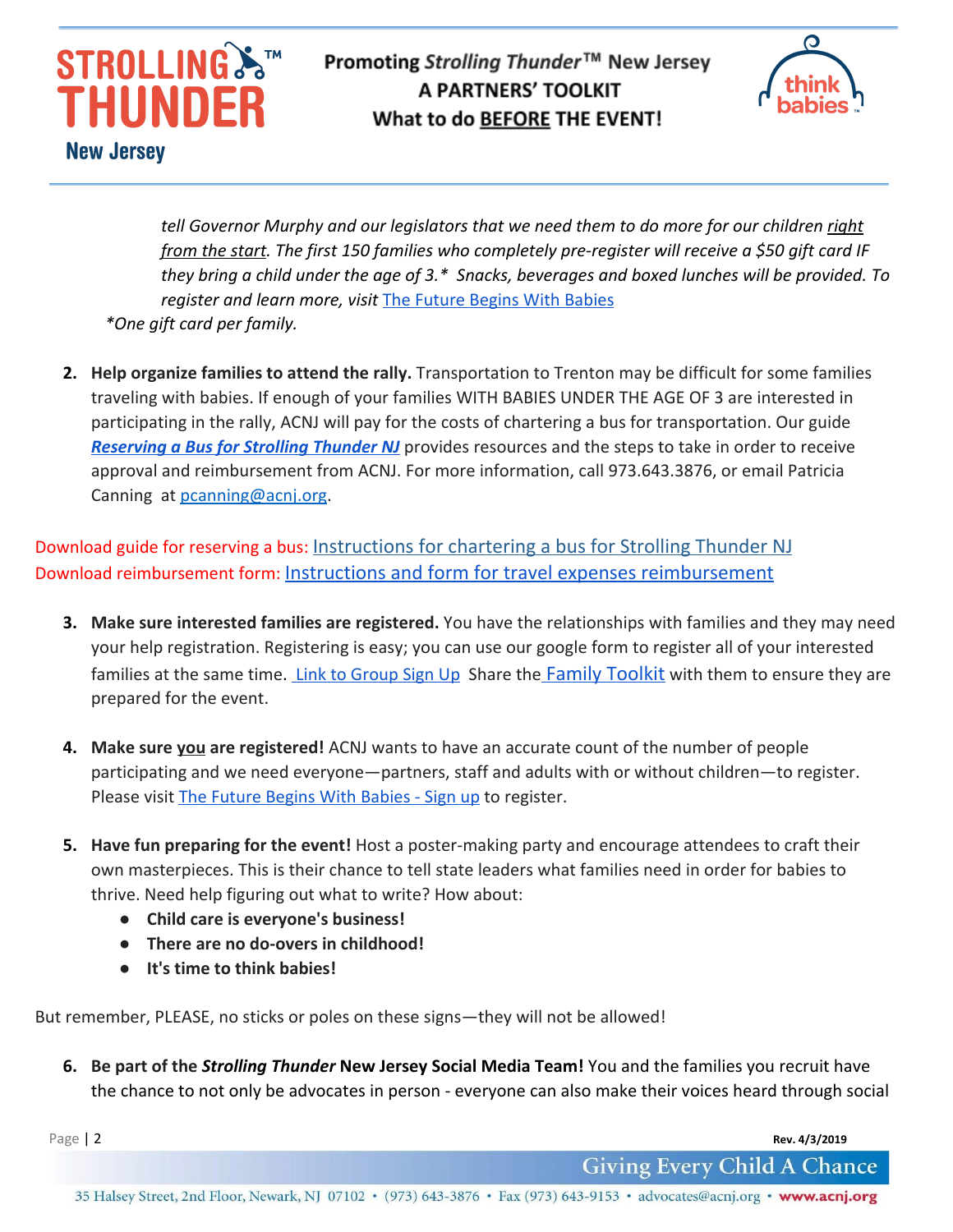# **STROLLING**S THUNDER **New Jersey**

## Promoting Strolling Thunder™ New Jersey **A PARTNERS' TOOLKIT** What to do BEFORE THE EVENT!



media channels, including Facebook, Twitter and Instagram. We will be using the hashtags #StrollingThunderNJ and #ThinkBabies before, during and after the event. Please share these hashtags with your families so we can make our voices heard. Here are some tips for effective social media promotion:

- Follow us on social media @ACNJforkids! Share our posts to promote the event through your social networks.
- If you are having a "poster party," or any event that shows how you and your families are getting ready for the event, please take pictures and use them on your social media outlets.
- Don't forget to tag ACNJ at @acnjforkids, Governor Phil Murphy at @GovMurphy, #StrollingThunderNJ, #ThinkBabies, #NJLeg and your legislator to get everyone to Think Babies!
- **7. Take your voice to Twitter**: We have some sample tweets that can be used immediately! Please start using them before, during and after the event:
	- We're excited to join families from across NJ & @acnjforkids in Trenton on May 30th for #StrollingThunderNJ to tell @GovMurphy and #NJLeg to #ThinkBabies. Join us by registering at acnj.org
	- When babies get what their growing brains need to thrive, they have the best chance for healthy development. @GovMurphy, that's why I'm attending #StrollingThunderNJ in Trenton on 5/30/2019. It's time to #ThinkBabies. Visit acnj.org to learn more. @acnjforkids
	- When babies are not made a high priority, our society as a whole suffers. @GovMurphy, that's why I'm attending #StrollingThunderNJ in Trenton on 5/30. It's time to #ThinkBabies. Go to acnj.org to learn more. @acnjforkids
	- Why #ThinkBabies? Because NJ has 310,284 children under 3 years old. That's 16% of all NJ kids under 18! Join us & @acnjforkids on 5/30 for #StrollingThunderNJ in Trenton for this important rally. Register at acnj.org
	- #DYK a baby's brain grows faster between the ages of 0 and 3 than any other point in time? @GovMurphy, that's why I'm attending #StrollingThunderNJ in Trenton on 5/30. It's time to #ThinkBabies. Visit acnj.org to learn more. @acnjforkids
	- When we #ThinkBabies & help parents, we improve lives— healthy babies + parent support = higher graduation rates + employment & a brighter future. Join us on 5/30 for #StrollingThunderNJ in Trenton for this important rally. Register at acnj.org @acnjforkids

Page | 3 **Rev. 4/3/2019**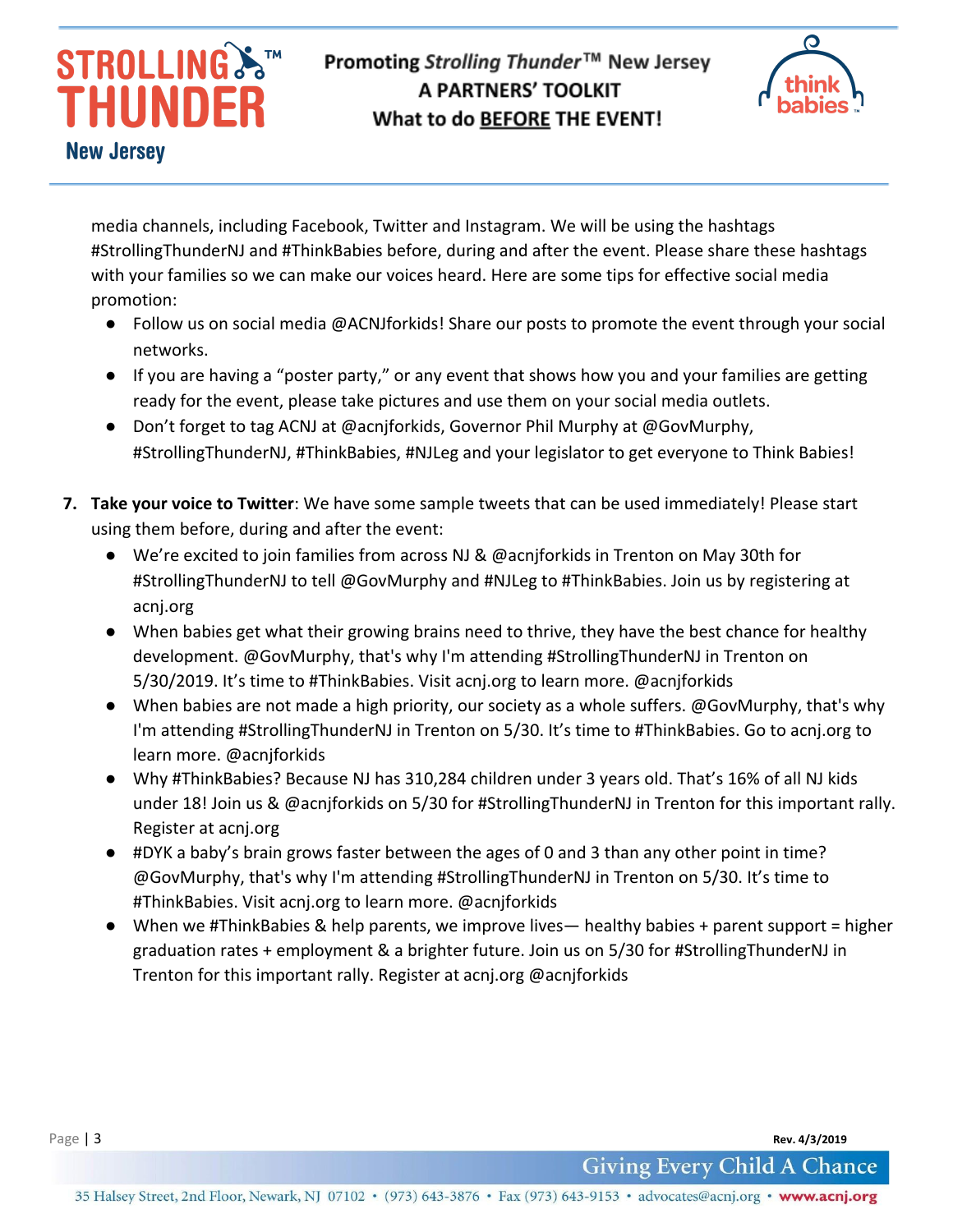



*8.* **Invite your legislators!** It really matters when your legislators hear from you! Give your State Senator and your two members of the Assembly a call, or send them an email invitation:

*Dear Senator/Assemblyman:*

*I live in your legislative district and on May 30, 2019, I will be in Trenton with over 200 other New Jersey residents with babies to participate in Strolling Thunder*™ *New Jersey, a rally that will bring attention to issues affecting infants, toddlers and their families, many of whom are in child care programs like mine. The rally will be held in front of the State House Annex and is scheduled to begin at 11am and end by 1pm. I hope that you too will be able to attend this important event. I'll be looking for you!*

*YOUR NAME NAME OF YOUR PROGRAM YOUR ADDRESS*

#### **9. Reach out to the media**

- Gaining coverage in local media outlets is a great way to spread the word about *Strolling Thunder* New Jersey*.* Plus, local papers are ALWAYS looking for stories—and you will have one! You can let the press know one or both ways:
	- *● Submit a letter to the editor to your local paper.*

#### **Here is a sample Letter to the Editor. All you need to include is your contact information. Letters to the editor should also be copied into an email – not sent as an attachment.**

Dear Editor,

- The science is clear. A baby's brain grows faster between the ages of 0 and 3 than at any other point in time, forming more than one million new neural connections every second. When babies have nurturing relationships and experiences as well as good health and nutrition, those first few years lay a strong foundation for the rest of their lives.
- Unfortunately, not every child has a strong start. The sad reality is that many children do not have what they need to thrive and succeed, causing both the children and our society to suffer. As a child care provider, I see how families struggle every day. Children who are not being given the chance to grow up safe, healthy and educated are robbed of the basic building blocks for healthy development. And New Jersey faces the consequences.

Page | 4 **Rev. 4/3/2019**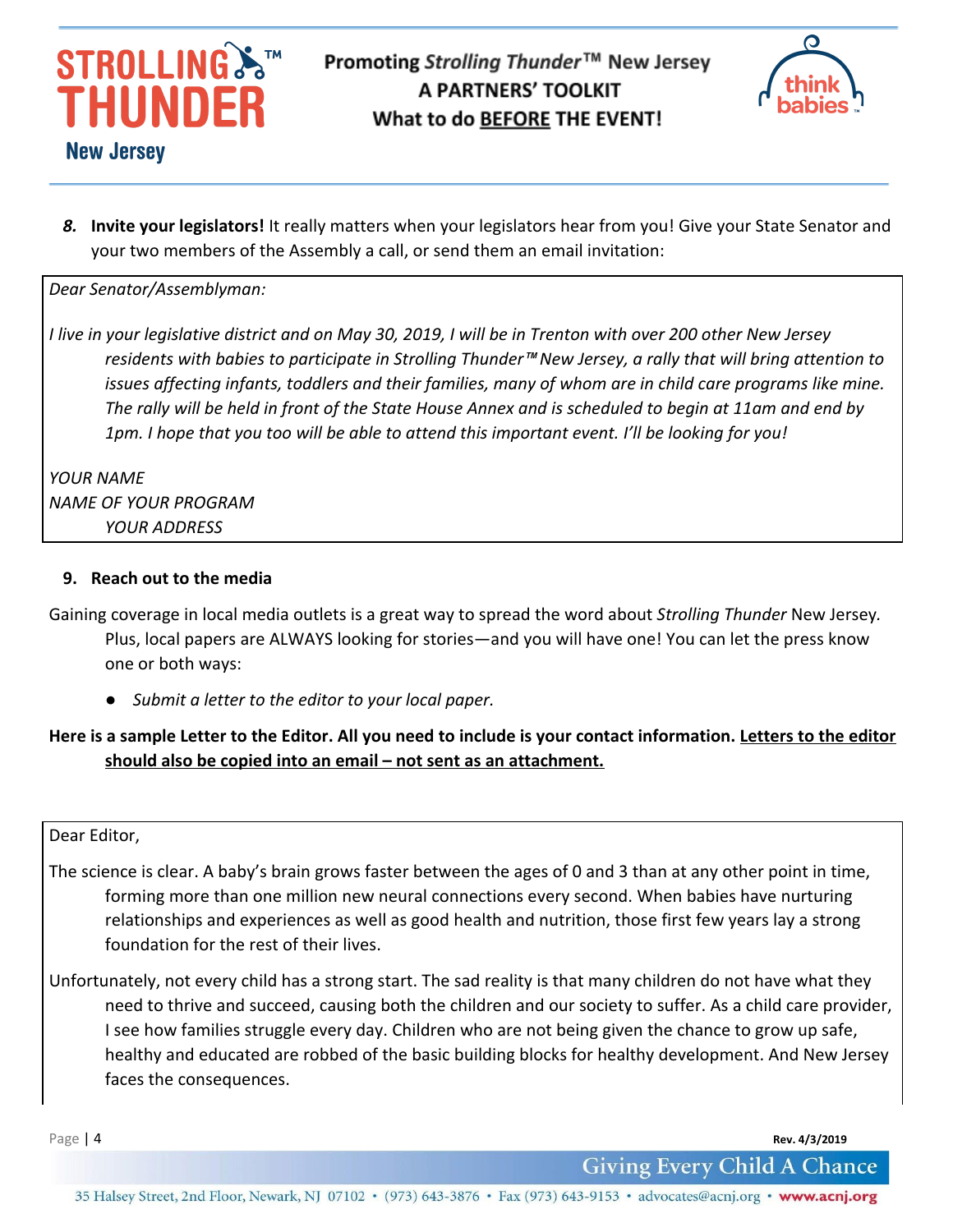# **STROLLING**&™ THUNDER **New Jersey**

### Promoting Strolling Thunder™ New Jersey **A PARTNERS' TOOLKIT** What to do BEFORE THE EVENT!



That's why I'm heading to the State House in Trenton on May 30th to participate in *Strolling Thunder*™ New Jersey, a rally that's bringing advocates and families from across NJ to the State House to let Governor Murphy and the Legislature know it's time to make our youngest children a higher state priority.

Over 200 adults and babies will be making their voices heard that day. I'll be there. How about you? For more information, go to www.acnj.org.

(BE SURE TO INCLUDE WRITER'S CONTACT INFORMATION AS DETAILED BELOW!) [NAME] [TITLE] [ADDRESS] [PHONE] [EMAIL]

*● Issue a news release a week before the start of Strolling Thunder New Jersey by highlighting the local efforts in your community to help make this day a success.*

#### **Here is a sample news release but you will need to fill in some information in the body of the release. News releases should also be copied into an email – not sent as an attachment.**

FOR IMMEDIATE RELEASE

DATE

Contact: YOUR NAME/ CONTACT INFORMATION

[NAME OF ORGANIZATION] getting ready to rally for babies at the State House

In an effort to make our youngest children a higher state priority, [NAME OF ORGANIZATION] is bringing families with infants and toddlers to a rally for babies at the State House in Trenton on May 30th.

Led by Advocates for Children of New Jersey (ACNJ), *Strolling Thunder*™ New Jersey aims to bring attention to issues like quality child care, support for new parents and healthy starts for babies.

"What happens during the first few years of a child's life has the potential to lay the foundation for the rest of their formative years and beyond. That's why we're sending a message to Governor Murphy and our legislature that early childhood matters," said [ORGANIZER NAME/TITLE].

To get ready for *Strolling Thunder* New Jersey, [INSERT WHAT ACTIVITIES YOUR ORGANIZATION IS DOING].

Earlier this year, New Jersey was selected as one of six states for the national *Think Babies*™ campaign, with ACNJ leading the statewide effort. Supported by national early childhood advocacy group ZERO TO

Page | 5 **Rev. 4/3/2019**